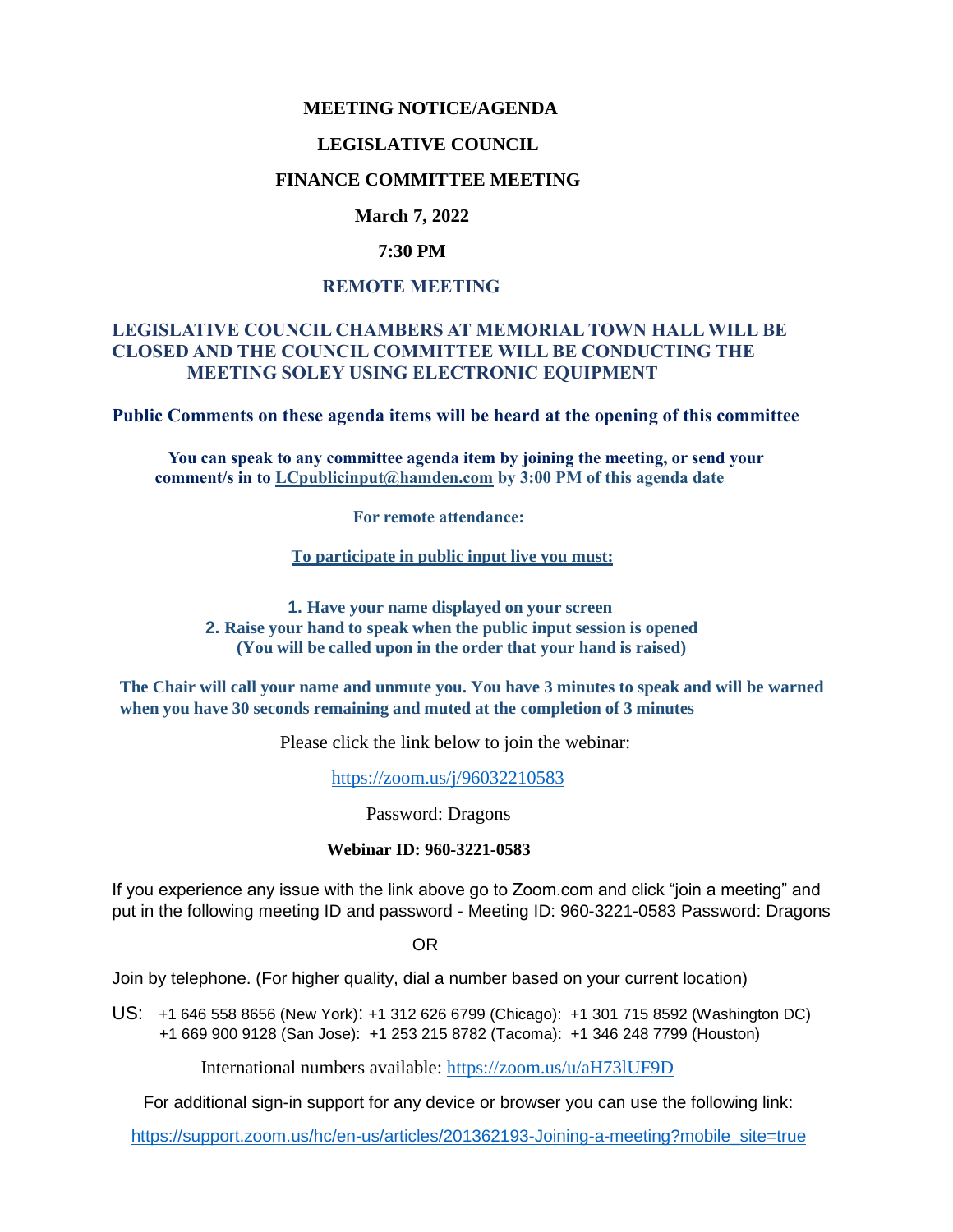**Note: Any member of the public may request, in writing, a physical location and "any electronic equipment necessary" to attend the meeting in real time. Said request shall be made to [KRenta@Hamden.com](mailto:KRenta@Hamden.com) not less than twenty-four (24) hours prior to the meeting. Said individual shall have the "same opportunities to provide comment or otherwise participate" in the meeting as would be afforded if the meeting was held in person with the following exception: Under law, the Legislative Council is not required to adjourn or postpone a meeting if such person loses the ability to participate because of an interruption, failure or degradation of such person's connection to the meeting by electronic equipment. Since the meeting is remote, participation by a quorum of members of any Committee of the Legislative Council is expressly prohibited and will not be present at the physical location.**

# **AGENDA**:

# **Public Input: (Any agenda item)**

1. Refund of Property Taxes collected prior to July 1, 2021 – (10) totaling \$1,806.22 <https://www.hamden.com/DocumentCenter/View/5470/Tax-Item-1>

- 2. Refund of Property Taxes collected between July 1, 2021 and June 30, 2022 (27) totaling \$238,271.68 <https://www.hamden.com/DocumentCenter/View/5471/Tax-Item-2>
- 3. Refund of Motor Vehicle Taxes collected between July 1, 2021 and June 30, 2022 (31) totaling \$11,924.91

<https://www.hamden.com/DocumentCenter/View/5472/Tax-Item-3>

4. Abatement of \$133,891.39 for Daveport/Dunbar <https://www.hamden.com/DocumentCenter/View/5427/DavenportDunbar-abatement-13389139>

5. Order providing for the appointment of a Mayoral Appointment (Sajida Farooqui – Assessor) [https://www.hamden.com/DocumentCenter/View/5476/03072022\\_Order-Appt-to-Assessor-of-](https://www.hamden.com/DocumentCenter/View/5476/03072022_Order-Appt-to-Assessor-of-Sajida-Farooqui)[Sajida-Farooqui](https://www.hamden.com/DocumentCenter/View/5476/03072022_Order-Appt-to-Assessor-of-Sajida-Farooqui)

# **ZOOM sign in info:**

**1. Join using Zoom from your computer, tablet or smartphone by using the following link:** <https://zoom.us/j/96032210583>Password: Dragons

**2. If you already have the Zoom App or go to the Zoom.com website, simply select "join a meeting" and complete the following: Webinar ID: 960-3221-0583 Password: Dragons**

**Or iPhone one-tap: US: +13017158592, 96032210583# or +13126266799,96032210583#** 

**Or Telephone:**

**Dial (for higher quality, dial a number based on your current location):**